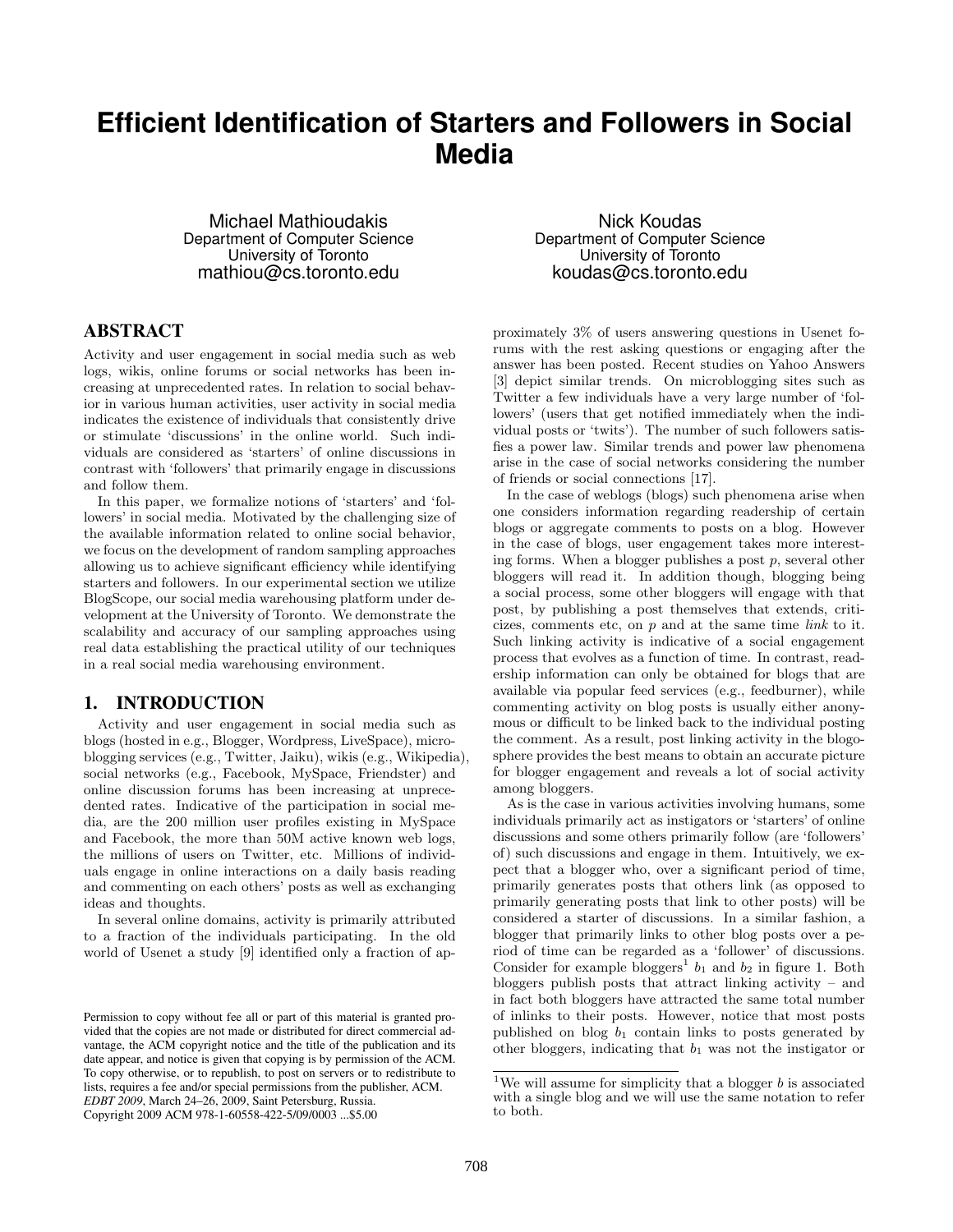'starter' of the related discussion. On the other hand, most of the posts published on blog  $b_2$  do not link to posts generated by others, suggesting that  $b_2$  was indeed the 'starter' of a discussion in which other bloggers engaged by creating their own posts and linking back to the posts of blogger  $b_2$ . Our work focuses on identifying 'starters' like  $b_2$ . Identifying such individuals is a task of extremely high value to advertisers, since in the online world, discussion starters act as 'sources' for the spread of messages.

As it is clear from the example in the previous paragraph, we would not be able to distinguish  $b_2$  from  $b_1$  as a 'starter' by simply counting the number of inlinks the related blogs have attracted. Instead, we should also take into account the number of outlinks from  $b_1$  and  $b_2$  to other blogs. A simple way to do this, which is also the approach we follow in this paper, is to compute the difference

$$
d(b) = \#inlinks(b) - \#outlinks(b)
$$

between the number of inlinks and outlinks related to a blog  $b$  and consider as 'starters' blogs  $b$  for which  $d(b)$  is high (similarly, 'followers' are blogs with very small value of  $d(b)$ ).



Figure 1: An example for 'starters' through the case of two bloggers  $b_1$  and  $b_2$ . In the figure, circles correspond to posts and directed edges correspond to links from one post to another. Posts from the same blog appear grouped together. The fact that blogger  $b_2$  attracts the same number of inlinks with  $b_1$  but creates smaller number of outlinks, indicates that blogger  $b_2$  behaves more as a 'starter' of discussions than blogger  $b_1$ .

At the University of Toronto, we have been building the infrastructure to collect in real time information published online by individuals, in the context of the BlogScope project ([5, 1]). Presently, the system tracks the Blogosphere (over 30M active blogs), Wikipedia, microblogging sites and news sources. We crawl the social media space and in real time collect, clean and aggregate millions of posts. Such posts are warehoused and form a text repository of the social media space as it evolves as a function of time. Considering only blog posts, our platform warehouses more than 300M posts. This wealth of information can be analyzed and mined in order to yield insights regarding online user activities. Given the volume of information involved, our techniques should be highly efficient and scalable. In this work, we develop effective sampling techniques that can significantly aid the task at hand and offer graceful tradeoffs between speed of execution and accuracy.

In particular, in this paper we make the following contributions:

- We formalize the notions of 'starters' and 'followers' in the blogosphere.
- We derive deterministic early-stopping conditions in the form of systems of linear inequalities. Such conditions, allow us to terminate early the computation of top  $k$  'starters' or 'followers' while guaranteeing  $100\%$ accuracy for our results.
- We derive, subsequently, probabilistic early stopping conditions in order to achieve much faster identification of starters and followers with accuracy guarantees.
- We consider and analyze different random sampling approaches, depending on assumptions regarding our knowledge of the distribution of blog degrees (number of links).
- We develop a novel random walk based approach that results to few disk accesses when executed and subsequently yields an efficient sampling process. The approach adapts theoretical results from random-walk theory  $([11])$  to our setting.
- We demonstrate the scalability and accuracy of our approach using large amounts of real data, establishing the practical utility of our techniques in a real blog tracking environment.

The rest of the paper is organized as follows. In section 2, we describe previous work related to the problem we study in this paper. In section 3 we provide a formal definition of 'starters' and 'followers' and we introduce our notation and formal abstraction of the problem. Subsequently, in section 4, we discuss the efficiency issues that arise when one computes the sets of 'starters' and 'followers' in a real blog-tracking environment and provide probabilistic earlystopping conditions that allow to trade efficiency with accuracy. Probabilistic early stopping conditions depend on assumptions of uniform random sampling. We discuss in section 5 how this assumption can be satisfied and propose a random walk approach in section 6. In section 7, we provide experimental results that demonstrate the scalability and accuracy of our approach and conclude in section 8.

# 2. RELATED WORK

Information diffusion, namely the flow of information in social media has attracted a lot of research attention. In [13], [2] the authors model and study experimentally several aspects of information propagation in the Blogosphere, utilizing either linking activity between bloggers ([2]) or topic evolution  $([13])$ . In [18], the authors study experimentally a large blog post dataset and demonstrate linking activity patterns.

In [12],[3], authors study social media activity in a more specialized context. In particular, in [12] the evolution and structure of discussions in Slashdot, a well known tech-news reporting web site, is analyzed. In [3], the authors focus on Yahoo! Answers, an online community question/answer portal and build a content analysis framework identifying high quality postings.

As it has been observed in many online domains (see [17] for example), a large fraction of activity is driven by a small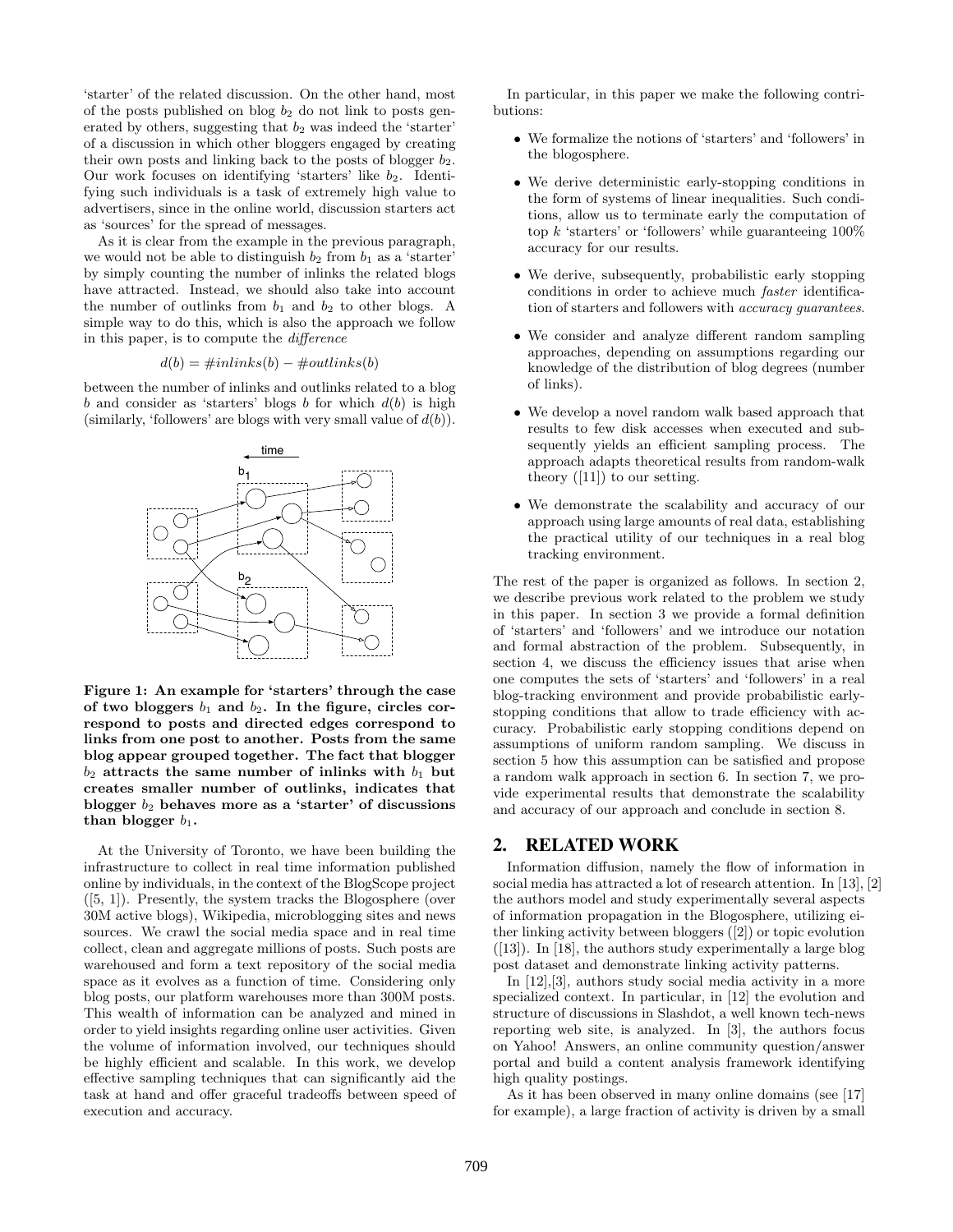number of individuals. Such individuals, depending on the domain under study, are usually modeled as 'leaders' or 'influential'. [21] identifies opinion leaders in the Blogosphere, by utilizing linking information and a modified PageRank scoring of graph nodes. However, the technique provided is static, time-consuming and not query-driven.

[8] formalized a notion of influence in order to model individuals that play a central role in information spread inside networks. The proposed model is interesting from an algorithmic / theoretical perspective, but costly to be applied in practice. Identification of individuals with maximal influence has been treated in [16].

Random walks have been utilized as a tool for random sampling on web graphs in [19],[6] and [14]. In particular, random walks have been used as a means to achieve approximately uniform sampling of nodes in a web graph, in order to estimate distributional properties – such as the fraction of web pages that belonged to a particular domain. Theoretical results related to the use of random walks for approximate counting were established in [4],[20] and [11]. We also employ random walks in our work, however we utilize it on the edges of web graphs rather than on their nodes, for reasons we explain in detail in sections 4-6.

## 3. PROBLEM FORMULATION

The blogosphere consists of a collection of bloggers and the set of their web logs (blogs). Blog search engines like BlogScope accept user-defined queries and return blog posts ranked according to various criteria including recency, relevance to the query, etc. Queries in the blogosphere, apart from specifying a set of keywords that should or should not be contained in the returned posts, often also have a temporal scope  $T$ , expressed as a multiple of a time unit (usually days). For example a query  $q^T$  would request all blog posts generated in the last  $T$  days that contain the keywords specified by q. Denote by  $P_q^T$  the result set of  $q^T$  in the temporal window T and let B be the set of blogs in  $P_q^T$ . We denote by  $P^b$  the set of all posts in  $P_q^T$  from blog b.

Although in principle the collection of blogs and posts does not have to be restricted in the result set  $P_q^T$  of  $q^T$ (we can conduct the same analysis on the entire collection of blogs and posts), we choose to identify starters and followers in a query focused manner. The reason is that in this way we can provide a more specific focus to our analysis by ensuring that all results will surely contain  $q$ . Note that  $q$  can be as general or as specific we choose. For the rest of the paper, set  $P_q^T$  will be denoted by P, implicitly assuming that it corresponds to a specific query  $q^T$ .

Moreover, links are often used by bloggers in their posts in order to refer to an interesting/related post created by another blogger. Given a particular post p, systems such as BlogScope, utilizing generic protocols implement the necessary mechanisms to both extract the links used by post  $p$  to refer to other posts and retrieve links used by other posts referring to post  $p^2$ . A link l that appears in a post  $p^{b_i} \in P^{b_i}$ of blog  $b_i \in B$  and points to a post  $p^{b_j} \in P^{b_j}$  will be denoted by an ordered pair  $l = (p^{b_i}, p^{b_j})$  and all the links contained in a post  $p^b$  of a blog b will be denoted as  $L_{p_b}$ .

| Notation       |                                                                                                                                 |  |
|----------------|---------------------------------------------------------------------------------------------------------------------------------|--|
| Р              | The set of all posts in the query result set                                                                                    |  |
| B              | The set of blogs in a query result set P                                                                                        |  |
| P <sub>p</sub> | The set of posts in P coming from blog B                                                                                        |  |
| L              | The set of all links between posts in P                                                                                         |  |
| G              | A graph used as an abstract representation of P and the links L<br>(nodes represent posts, edges represent links between posts) |  |
| v              | The node set of G                                                                                                               |  |
| E              | The edge set of G                                                                                                               |  |
| МC             | A Markov chain used to simulate a random walk on edges E                                                                        |  |

Figure 2: Explanation of notation used in the paper

We model such a setting using a directed graph G, with the posts  $p \in P$  as the nodes of the graph and the links  $l \in L = \bigcup_{b \in B} \bigcup_{p_b} L_{p^b}$  between blog posts as its edges. The situation is depicted in figure 3, where we show posts  $p \in P$ that appear in a query result set  $P$  as nodes, the links  $l$ among posts as edges and where nodes corresponding to posts from the same blog have been grouped together.



Figure 3: Graph G. Nodes (circles in the figure) correspond to posts  $p \in P$  and directed edges (arrows) correspond to links  $l \in L$  between posts. Posts from the same blog appear grouped together.

We consider as 'starters' bloggers that primarily generate posts that are linked by others while they seldom respond and link to other blogs. Similarly, we consider as 'followers' those that most often create posts that comment on and link to posts generated by other users, while they do not generate significant volume of posting and linking activity by other bloggers. Below, we provide the formal definitions for starters and followers, parametrized by a number  $k$ , together with some auxiliary definitions.

DEFINITION 1. The **in-degree** inDeg<sub>G</sub>( $n_p$ ) of a node  $n_p$ in graph G is defined as the number of its incoming edges.

$$
inDeg_G(n_p) = \#\{l | l = (n'_p, n_p), n'_p \in P\}
$$

DEFINITION 2. The **out-degree** outDeg<sub>G</sub>( $n_p$ ) of a node  $n_p$  in graph G is defined as the number of its out-coming edges.

$$
outDeg_G(n_p) = #\{l| l = (n_p, n'_p), n'_p \in P\}
$$

<sup>&</sup>lt;sup>2</sup>This is the notion of trackbacks. In BlogScope since we warehouse all posts, each post has a unique identifier and we have a very efficient mechanism to retrieve trackbacks to a post given its unique post identifier.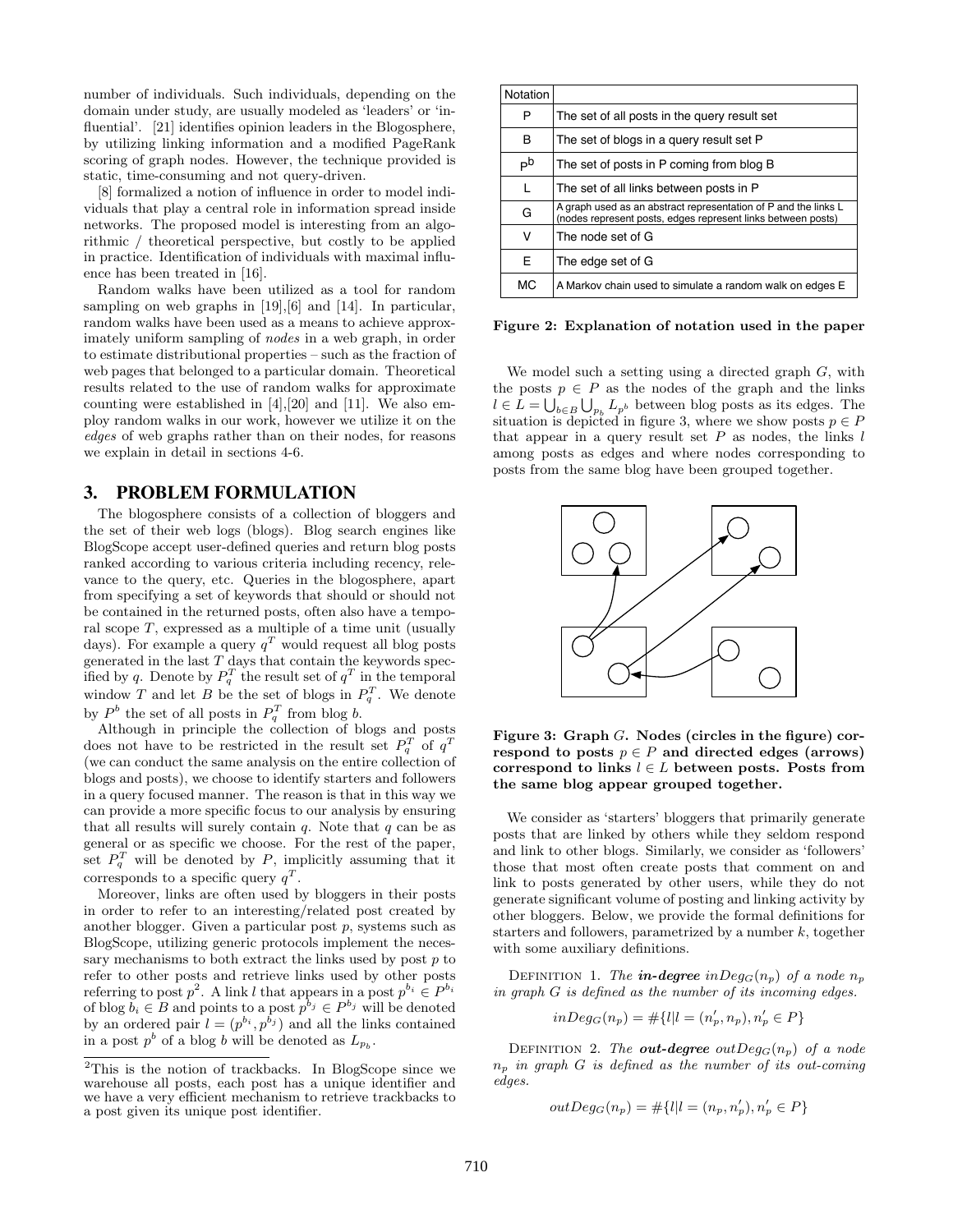DEFINITION 3. The **degree**  $deg_G(n_p)$  of a node  $n_p$  in graph G is defined as the difference between its in-degree and outdegree.

$$
deg_G(n_p) = inDeg_G(n_p) - outDeg_G(n_p)
$$

Given a query result set  $P$  and its associated graph  $G$ , let  $p^{b}$  be a post of blog  $b \in B$ ,  $n_{p^{b}}$  be the associated node in graph G and  $sumDeg_G(b) = \sum_{p^b \in P^b} deg_G(n_{p^b})$  be the sum of degrees of all nodes  $n_{p<sup>b</sup>}$  that correspond to posts in the result set from blog b.

DEFINITION 4. Given a query result set  $P$  and its associated graph G, the set  $S_k$  of the top k 'starters' among a set of blogs B is defined as the set of k blogs with maximum  $sumDegG(b)^3$ .

DEFINITION 5. Given a query result set P and its associated graph G, the set  $F_k$  of the top k 'followers' among a set of blogs  $B$  is defined as the set of  $k$  blogs with minimum  $sumDeg_G(b)$ .

For the remainder of the paper, we refer to posts belonging to a pre-specified query result set  $P$ . Moreover we utilize the abstraction of graph  $G$  to implicitly refer to the real blog/post setting.

# 4. ANALYTICS

Given a query  $q^T$  on a system warehousing and searching blogs (like BlogScope), calculating 'starters'  $S_k$  or 'followers'  $F_k$  has a a straightforward brute force solution. One can retrieve the entire set of posts  $P = P_q^T$  that constitute the result set of query  $q$ , from the graph  $G$  as described in section 3, progressively computing  $sumDeg(b)$  for all blogs  $b \in B$  in the result set P and finally return the k ones with the largest value for  $sumDeg(b)$ . Commonly, retrieval of the post result set in the answer of  $q<sup>T</sup>$  is provided through an iterator interface. Each call to the interface returns the next post (posts are ordered according to some ranking function). Since systems like BlogScope warehouse posts, a relational infrastructure may be utilized as a storage medium. Query searches against the data repository warehousing posts may return thousands of results (eg. posts). Each post is text (in html format) and may be typically several Kbytes in size. Retrieving all posts in a large result set incurs large overheads due to disk accesses to the post database, resulting in poor efficiency while computing  $S_k$  or  $F_k$ . Evidently the amount of time required to retrieve all posts in the result set may be high. Keyword queries against the post warehouse are issued utilizing inverted indices. A query is evaluated utilizing the inverted index infrastructure which in turn provides a list of unique post identifiers satisfying the query. In BlogScope we utilize a relational infrastructure to store posts. Thus, essentially we have access to the posts through an iterator interface, but also we can obtain random access to a post utilizing its post identifier (returned by the inverted index infrastructure).

We wish to derive a trade-off between the accuracy of the sets  $S_k$ ,  $F_k$  and the number of posts retrieved from the result

set P. We proceed towards this end in three steps. First, we derive deterministic early stopping conditions, i.e. conditions that would enable to stop the calculation of sets  $S_k$ and  $F_k$  early, while computing sets  $S_k$ ,  $F_k$  precisely. Unfortunately, such deterministic conditions do not provide significant efficiency gains in practice. For this reason, we subsequently derive probabilistic early-stopping conditions, under the assumption of performing uniform random sampling on the edges of graph  $G$ . Finally, we highlight the difficulties in conducting such a random sampling procedure and detail our random walk solution in sections 5, 6.

For the rest of the paper, we detail primarily the computation of set  $S_k$ ; the same approach can be directly applied to compute  $F_k$ .

## 4.1 Deterministic early-stopping conditions

Let  $V_b = \{n_{p^b} | p^b \in P^b\}$  be the set of all nodes  $n_{p^b}$  that correspond to posts from blog  $b, V = \bigcup_{b \in B} V_b$  be the set of all nodes and E be the set of all directed edges  $e = (n^{b_1}, n^{b_2})$ . In order to determine the set  $S_k$  of starters, it is enough to traverse the set E of edges and calculate the degrees  $deg(n)$ for all nodes  $n \in V$ . Our goal in this subsection is to derive conditions that will allow to avoid traversal of the entire set  $E$  and which, when satisfied, will guarantee that we obtain the exact result (100% accuracy). Traversal of set  $E$  can be achieved by visiting one by one all posts  $p$  in the query result set  $P$  and for each one obtaining and traversing its out-links.

Suppose that by traversing set  $E$ , we enumerate a subset E' of E. Let  $deg_{E'}(n)$  be the degree of a node  $n \in V$  taking into account only the directed edges in  $E'$ ; similarly let  $S_k(E')$  be the set of k 'starters', calculated based on the subset  $E' \subseteq E$  of edges. We will refer to  $deg_{E'}(n)$  and  $S_k(E')$ as the 'current' degrees and result set, respectively, in contrast with  $deg_E(n)$  and  $S_k(E) = S_k$ , the 'exact' or 'actual' degrees and result set. The following observation holds.

OBSERVATION 1. If  $S_k(E') \neq S_k(E) = S_k$ , then there exists a pair of nodes  $(n, n')$ , with  $n \in S_k(E')$  and  $n' \notin$  $S_k(E')$  such that  $deg_E(n) < deg_E(n')$ .  $\Box$ 

This observation states that if all nodes  $n'$  not belonging to the current result set  $S_k(E')$ , have actual degrees  $deg_E(n')$  smaller than the actual degrees  $deg_E(n)$  of nodes in  $S_k(E')$ , then they cannot belong to the actual set  $S_k$  of the top starters. We utilize this observation to derive our deterministic conditions in theorem 1.

THEOREM 1. Assume we have observed  $E' \subseteq E$  of the edges and that each node  $n \in V$  has at most out<sub>i</sub> out-going and in<sub>i</sub> in-coming edges in the edges  $(E - E')$  currently unobserved. For each node n in the current result set  $S_k(E')$ we construct a set of linear inequalities with  $M^2$  variables  $x_{ij}, 1 \leq i, j \leq M = |B|$ :

$$
0 \le \sum_{j} x_{ij} \le out_i, \text{ for all } i, \quad 0 \le \sum_{j} x_{ji} \le in_i, \text{ for all } i,
$$
  

$$
\deg_{E'}(n) + \sum_{i} x_{it} - \sum_{j} x_{tj} < \deg_{E'}(n') + \sum_{i} x_{ib} - \sum_{j} x_{bj},
$$
  

$$
\text{for all } n' \notin S_k(E')
$$

If none of the  $k$  sets of linear inequalities is feasible for the  $M^2$  variables  $x_{ij}$ , then  $S_k(E') = S_k(E) = S_k$ .  $\Box$ 

In the theorem above, each variable  $x_{ij}$  can be seen as expressing the number of directed edges from node  $n_i$  to

<sup>&</sup>lt;sup>3</sup>It is straightforward to extend the definition of 'starters' with the additional requirement that  $sumDeg_G(b)$  of a 'starter' b exceeds a minimum value, without affecting the applicability of our methods - similarly for the definition of 'followers'.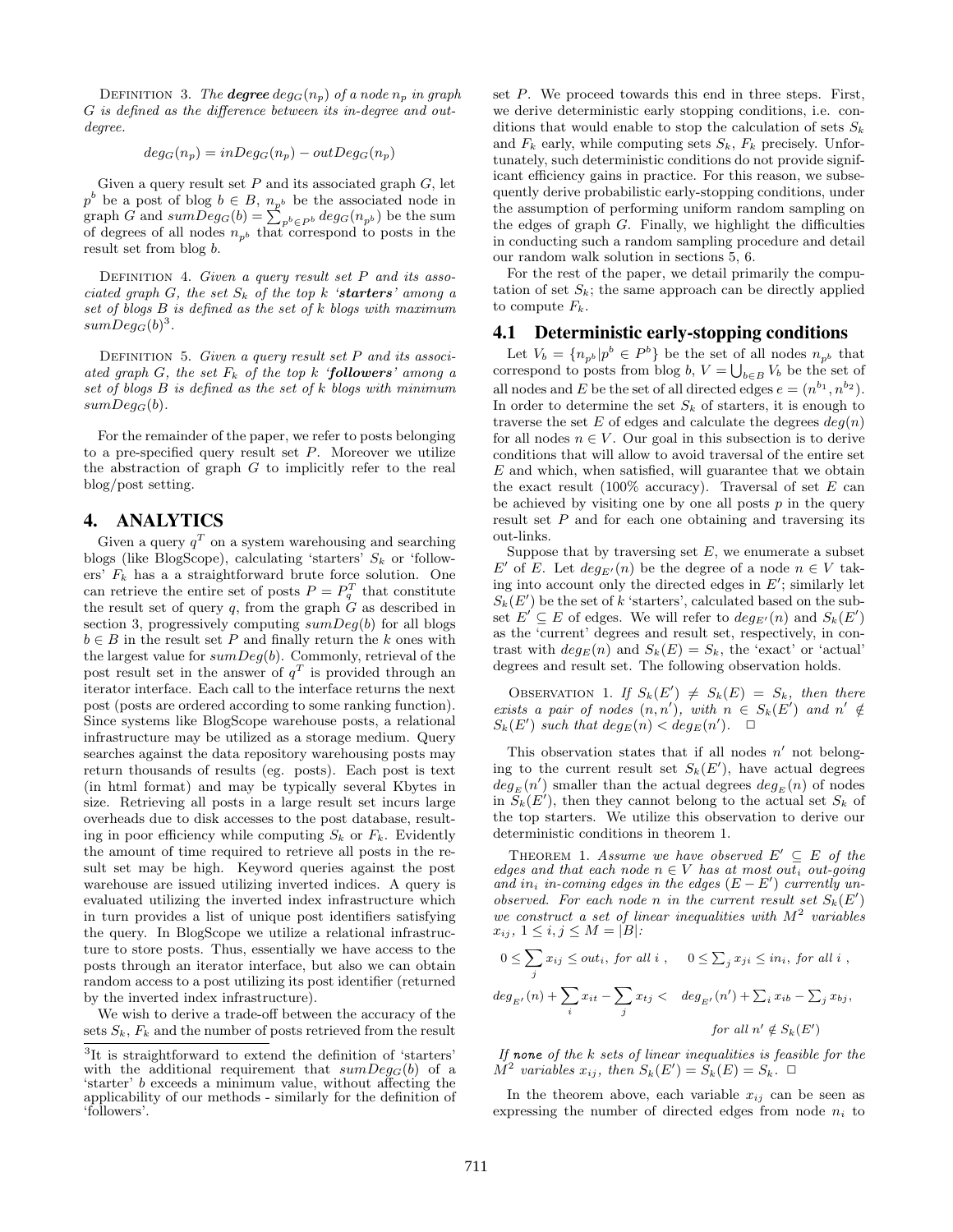node  $n_j$  in the currently unobserved subset  $(E - E') \subseteq E$  of edges. Conditions

$$
0 \le \sum_j x_{ij} \le out_i \text{ and } 0 \le \sum_j x_{ji} \le in_i
$$

express the restrictions imposed on the number of out-going and in-coming edges per node. The last condition

$$
deg_{E'}(n) + \sum_{i} x_{it} - \sum_{j} x_{tj} < deg_{E'}(n') + \sum_{i} x_{ib} - \sum_{j} x_{bj}
$$

is satisfied when edges in  $(E - E')$  are observed such that a node n' that is not in the current result set  $S_k(E')$  finally surpasses in degree a node currently in  $S_k(E')$ . Therefore, it is not possible for the current result set  $S_k(E')$  to change by observing the edges in  $(E - E')$  if and only if none of the k systems of linear inequalities is feasible.

To utilize the deterministic early stopping conditions of Theorem 1, one needs to have estimates for the number of blogs  $M$  in a result set as well as for the upper-bounding restrictions  $in_i$  and  $out_i$  for out-going and in-coming edges per node. Upper bounds  $in_i$  and out<sub>i</sub> can be derived in various ways. For example, in a blog tracking system, one might set a maximum acceptable number of links for a single blog during a suitable time granularity; otherwise the blog could be classified as 'spam'. This kind of restrictions in the number of links for blogs can be directly translated to restrictions on  $in_i$  and  $out_i$  used in theorem 1.

Although in principle one may impose such restrictions, in practice such deterministic early-stopping rules like the one described in theorem 1 are loose, due to the large number of variables  $x_{ij}$ . Most importantly it is not easy to obtain a good estimation of M and tight bounds for  $in_i$ ,  $out_i$ . As a result, the inequality system obtained in theorem 1 will have large domains and will be easily feasible. Choosing to use such early-stopping rules, will result in actually traversing almost the entire set  $E$  of edges before stopping and in no significant efficiency gain (see section 7).

For this reason, we relax our requirement for exact results and seek a trade-off between efficiency and accuracy with probabilistic guarantees.

#### 4.2 Probabilistic early-stopping conditions

We develop a framework of probabilistic early stopping conditions that allow us to trade efficiency with accuracy while calculating sets  $S_k$  and  $F_k$ . Once again, we traverse set E and aim to return a set of starters  $S_k(E')$  after observing  $E' \subseteq E$  of edges. In order to obtain probabilistic accuracy guarantees for any such set  $S_k(E')$ , we make the following assumption.

ASSUMPTION 1. The order in which the set  $E$  of edges is observed, is chosen uniformly at random.  $\Box$ 

Thus, while traversing set  $E$ , the next edge is always selected without replacement uniformly at random from the remaining ones. We discuss more the implications and feasibility of assumption 1 in section 5.

Assume that only a (uniformly random) subset  $E' \subseteq E$  of all edges has been observed. We calculate a set  $S_k(E')$  of nodes as a current set of 'starters'. Making use of observation 1, we turn our attention to the probability that there is a pair of nodes  $n \in S_k(E')$  and  $n' \notin S_k(E')$  such that  $deg_E(n) < deg_E(n')$ . More specifically, we examine each

pair of nodes  $(n, n')$  with  $n \in S_k(E')$  and  $n' \notin S_k(E')$  and estimate the probability that  $deg_E(n) < deg_E(n')$ . More formally, estimate the conditional probability (conditioned on the set of edges  $E' \subseteq E$  observed)

$$
Pr(deg_E(n) - deg_E(n') < 0 | E')
$$
\n(1)

for all pairs of nodes  $n, n'$  with  $n \in S_k(E')$ ,  $n' \notin S_k(E')$ . If this probability is small enough (e.g. less than 10% or 5%) for all such pairs, one can return the current result set  $S_k(E')$  as an answer with high confidence.

To derive bounds for the probability in formula 1, we use Hoeffding's inequality [15].

OBSERVATION 2. Let  $E_{\{n_i,n_j\}} \subseteq E$  be the subset of directed edges that have either  $n_i$  or  $n_j$  or both as adjacent nodes. Similarly, let  $E'_{\{n_i,n_j\}} \subseteq E'$  be the subset of the observed directed edges that have  $n_i$  or  $n_j$  as an adjacent node. If  $E' \subseteq E$  is chosen uniformly at random among all subsets of E of size |E'|, then  $E'_{\{n_i,n_j\}}$  is also a uniformly random subset of  $E_{\{n_i,n_j\}}$  among all subsets of  $E_{\{n_i,n_j\}}$  of size  $|E'_{\{n_i,n_j\}}|$ .  $\Box$ 

THEOREM 2 (HOEFFDING'S INEQUALITY[15]). Let population U consist of N values  $c_1, c_2, \ldots, c_N$ , each belonging to the interval  $[a, b]$ , with a mean value of

$$
\mu = \frac{1}{N} \sum_{i=1}^{N} c_i.
$$

Also, let  $U' = \{X_1, X_2, \ldots, X_m\} \subseteq L$  denote a random sample without replacement from U with average value  $\overline{X}$  =  $(X_1 + X_2 + \ldots + X_m)/m$ . Then,

$$
Pr(\overline{X} - \mu \ge t \mid U') \le e^{-\frac{2mt^2}{(b-a)^2}}.
$$

We apply Hoeffding's result in this setting, to estimate the probability in formula 1 for a fixed pair of nodes  $(n, n)$ with  $n \in S_k(E')$  and  $n' \notin S_k(E')$ . Consider the set  $E_{\{n,n'\}}$ of directed edges as the population  $U$  of theorem 2 and the observed edges  $E'_{\{n,n'\}}$  as a sample U' of size  $|E'_{\{n,n'\}}| = m$ . Observation 2 defends that  $E'_{\{n,n'\}}$  is a random sample of  $E_{\{n,n'\}}$  among all its subsets of the same size  $|E'_{\{n,n'\}}|=m$ . Since the actual difference in degrees  $deg_E(n) - deg_E(n')$ of the two nodes is of interest (see formula 1), every edge

 $e_i \in E'_{\{n,n'\}}$  will correspond to a value  $c_i \in \{-2,-1,1,2\} \subseteq$  $[-2, 2]$  of the theorem that is added to the difference  $deg_E(n)$ −  $deg_E(n')$ . Notice that each single directed edge  $e_i \in E'_{\{n,n'\}}$ among the edges observed can either increase/decrease the difference by 2 (when both nodes are adjacent to the edge) or increase/decrease the difference by 1 (when only one of the two nodes is adjacent to the edge). In addition, no edge  $e \in E'$  other than those in  $E'_{\{n,n'\}}$  affects the difference  $deg_E(n) - deg_E(n')$  and therefore, we have that

$$
deg(n) - deg(n') = deg_{E_{\{n,n'\}}}(n) - deg_{E_{\{n,n'\}}}(n') =
$$

$$
= \sum_{i=1}^{|V|} c_i = \mu |V|,
$$
(2)

where  $deg_{E_{\{n,n'\}}}(n)$  stands for the degree of node n based only on the subset  $E_{\{n,n'\}} \subseteq E$  of edges.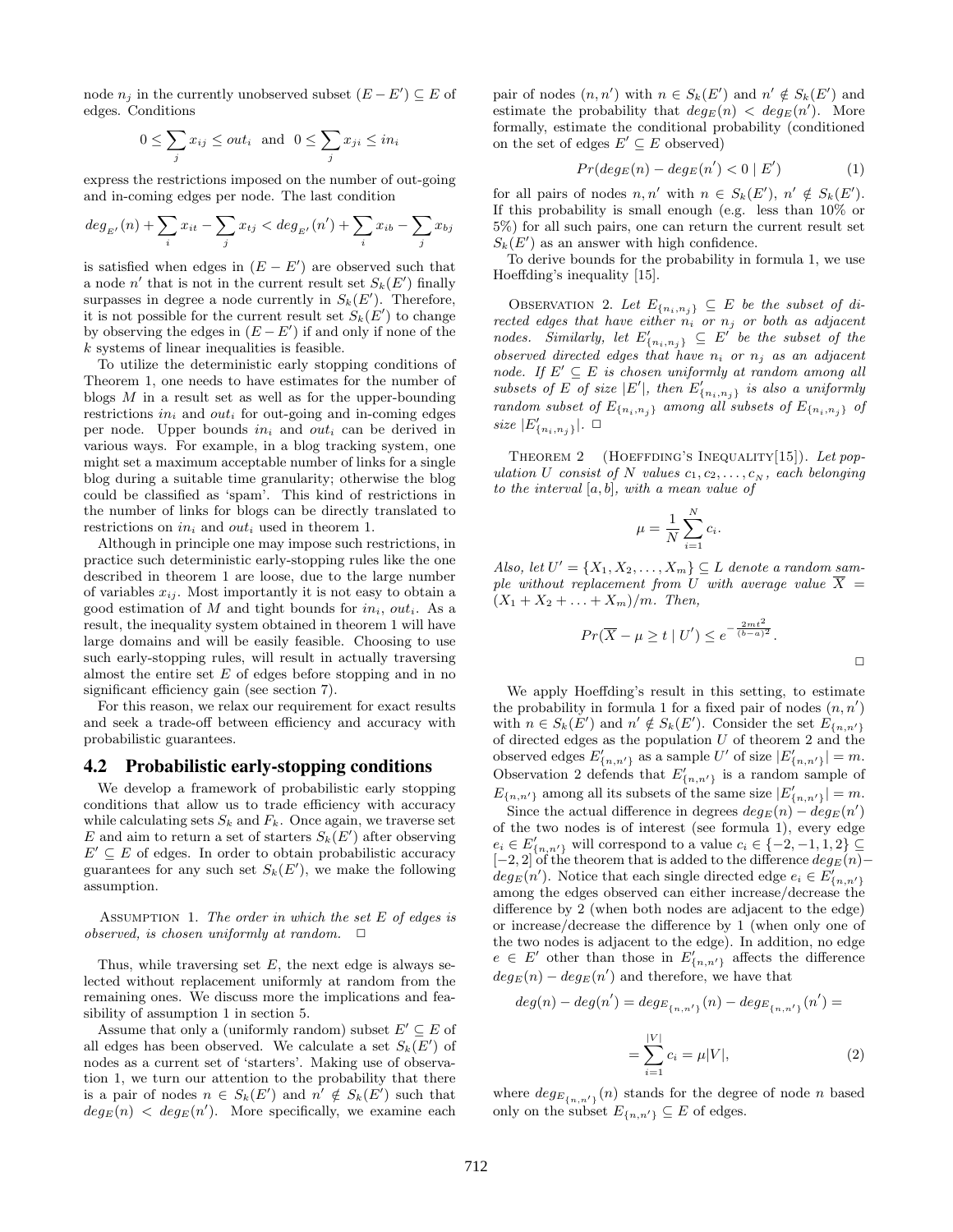Also, for our case  $\overline{X}_{(n,n')} = \overline{X}$  represents the average degree difference of nodes *n* and *n'* in our sample  $E'_{\{n,n'\}}$ .

$$
\overline{X} = \overline{X}_{(n,n')} = \frac{deg_{E'_{\{n,n'\}}}(n) - deg_{E'_{\{n,n'\}}}(n')}{m} =
$$
  
= 
$$
\frac{deg_{E'}(n) - deg_{E'}(n')}{m}
$$

Finally, using theorem 2 calculate a lower bound to the probability of the event  $\{deg_E(n) - deg_E(n') < 0 | E' \}$  which, by equation 2, is equivalent to the event  $\{\mu < 0 | E' \}$ . Applying theorem 2,

$$
Pr\left(\deg(n) - \deg(n) < 0 \mid E'\right) = Pr(\mu < 0 \mid E') \le
$$
\n
$$
\leq Pr(\mu \leq 0 \mid E') = Pr(\overline{X} - \mu \geq \overline{X}) \le
$$
\n
$$
\leq e^{-\frac{2m\overline{X}^2}{(2 - (-2))^2}} = 1 - e^{-\frac{m\overline{X}^2}{8}} =
$$
\n
$$
= e^{-\frac{(\deg_{E'}(n) - \deg_{E'}(n'))^2}{8m}} \tag{3}
$$

Equation 3 provides the intuitive result that the larger the size  $m = |E'_{\{n,n'\}}|$  of the sampled edges incident to either one of the two nodes  $n, n'$  and the larger the average difference of degrees  $(\overline{X})$  between two nodes based on it, the smaller is the probability that the ordering of the two nodes (in terms of their degrees) will be different for the whole population of edges E. More specifically, if the square of the degree difference between the two nodes  $n, n'$  increases faster than the size of the sample of edges incident to them, then the probability that the sign of the degree difference will change after traversing all edges decreases.

This result has important consequences for degree distributions that are significantly skewed and heavy tailed, as it is most often the case for web graphs. In such cases, when a large fraction of edges are incident to a small number of nodes, one expects a uniformly random sample of the edges to capture the skew in the distribution of degrees, even if the size of the sample is small relatively to the total number of edges. Consequently, one expects the actual 'starters' to appear in our current result set  $S_k(E')$  after a relatively small number of sampled edges  $E'$ . Also, the larger the skew in the degree distribution, the sooner one obtains high confidence that the current result set  $S_k(E')$  is accurate. In our experimental evaluation (Section 7), we validate the intuition described in this paragraph providing results on real datasets.

# 5. RANDOM SAMPLING OF EDGES

Our discussion on probabilistic early stopping conditions has assumed that the order in which one observes the directed edges of set  $E$  is chosen uniformly at random. However, such an assumption is not always easy to satisfy in our scenario. To obtain a uniformly random sample of the edges  $E$  requires information on the distribution of the edges  $E$ that is difficult to obtain.

In what follows, we begin by examining some scenarios under which uniformly random sampling would be possible (subsections 5.1 and 5.2) and explain in more detail the difficulties that arise in each one. Subsequently, we discuss uniform random sampling of nodes  $n \in V$  (subsection 5.3) and its drawbacks against random sampling of edges  $e \in E$ . In section 6, we describe our random walk approach as a solution to the problems with uniform random sampling.

#### 5.1 Distribution of out-degrees among nodes is known

We consider the case that uniformly random sampling of edges can be satisfied. In particular, we assume that the distribution of out-degrees among the nodes  $n \in V$  is known.

Given  $[V] = (n_1, n_2, \ldots, n_{|V|})$  as an ordered list of nodes  $n \in V$ , let  $Out_E(n_i)$  denote the total number of out-going edges contained in nodes  $\{n_1, n_2, \ldots, n_i\}$  (i.e.  $Out_E(n_i)$  is the sum of out-degrees  $\sum_{j=1}^{i} outDeg_E(n_j)$ . If this distribution of out degrees is known, then choose a uniform random order to traverse the edges E, as described in algorithm 1.

| <b>Algorithm 1</b> randomEdge1                                                                                                                                                                                                                                                                                                                                                                   |
|--------------------------------------------------------------------------------------------------------------------------------------------------------------------------------------------------------------------------------------------------------------------------------------------------------------------------------------------------------------------------------------------------|
| <b>Input:</b> List of nodes $[V]$ , Edges E, Out-degree distribution<br>$Out_E(n)$<br><b>Output:</b> An ordered list of edges $[E]$<br>while $E$ is not empty do<br>Choose uniformly at random an integer $coin \in (0,  E ]$<br>Visit the first node $n_i \in [V]$ such that $\text{coin} \leq \text{Out}_E(n_i)$<br>Pick uniformly at random one edge e among the outgo-<br>ing edges of $n_i$ |
| Remove edge $e$ from $E$ and append it to $ E $<br>end while                                                                                                                                                                                                                                                                                                                                     |

return  $[E]$ 

Algorithm 1 provides a traversal of the edges in random order, since at every iteration each edge  $e = (e_i, e_j)$  (belonging to the out-going edges of a node  $n_i$ ) is chosen with the same probability

$$
\frac{outDeg_E(n_i)}{|E|}\frac{1}{outDeg_E(n_i)} = \frac{1}{|E|}.
$$

Obviously, knowing the exact distribution of out-degrees among nodes is a strong assumption. In practice, knowing such a distribution for posts in an arbitrary query result set would require retrieving all posts  $p \in D$  and extracting the links contained in them, canceling the utility of random sampling on links (the directed edges  $E$  in our graph abstraction). For this reason, in the next subsection we describe a scenario based on a weaker assumption regarding the distribution of edges among nodes and which, when satisfied, would allow uniform random sampling on the edges E.

#### 5.2 The maximum out-degree of a node is known

We consider the case in which we have knowledge of the maximum out-degree  $\max_{n\in V}\{outDeg_E(n)\}\)$  of a node  $n \in$  $V$  – or more generally, an upper bound  $out_{max}$ . Algorithm 2 provides edges E in random order.

Algorithm 2 provides edges uniformly at random, since at every repetition, the probability that edge  $e = (n_i, n_j)$  is chosen equals

$$
\frac{1}{|V'|}\frac{outDeg_E(n_i)}{out_{max}}\frac{1}{outDeg_E(n_i)}=\frac{1}{|V'|\cdot out_{max}}
$$

where  $V'$  is the set of nodes  $n \in V$  with at list one out-going edge  $e \in E$ .<sup>4</sup>

<sup>&</sup>lt;sup>4</sup>Notice that out-degrees  $outDeg_E(n_i)$  and set V' are updated during the procedure of algorithm 2 as we remove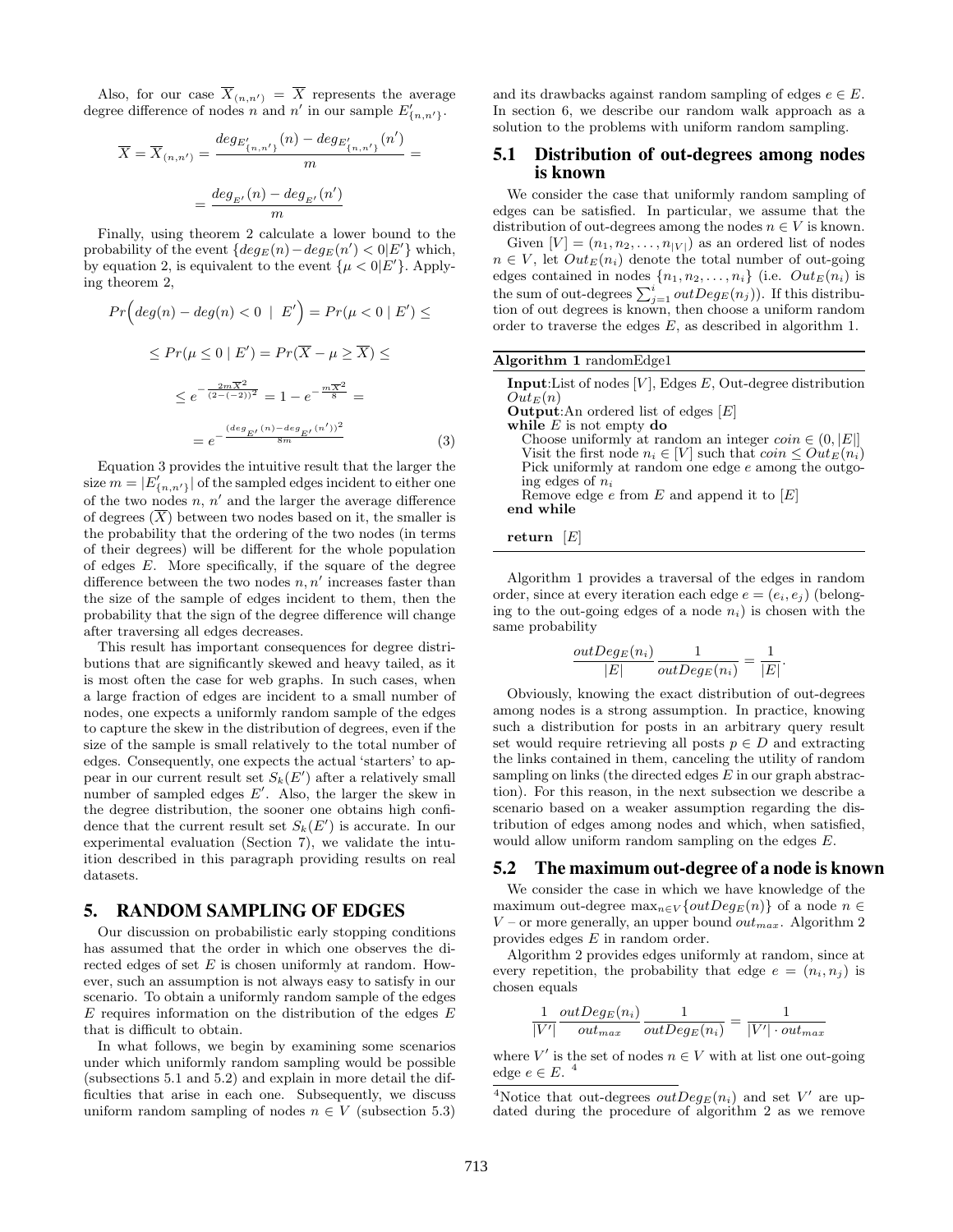Input:Set of nodes  $V$ , Edges  $E$ , out-degree upper bound  $out_{max}$ **Output:**An ordered list of edges  $[E]$ while  $E$  is not empty do Choose uniformly at random an integer  $coin_1 \in (0, |V|]$ Visit the node  $n_{coin_1} \in V$ Choose uniformly at random a real number  $coin_2 \in$  $[0, 1)$  $\quad \text{if } coin_2 < \frac{f_i}{f_{max}} \text{ } \text{ } \text{ then}$ Pick uniformly at random one edge e among the outgoing edges of node  $n_{coin_1}$ Remove edge  $e$  from  $E$  and append it to  $[E]$ end if end while

return  $[E]$ 

However, even if knowledge of an upper bound  $out_{max}$ on the out-degrees of the nodes in  $V$  is assumed there still exists the following drawback; for heavy-tailed distributions of edges among nodes, one would have to visit many nodes before actually picking one edge  $e \in E$  for the sample. This could lead to visiting almost all nodes before obtaining our sample; this eliminates the advantage of the sampling process. More specifically, the probability of actually picking an edge in our sample in a single iteration of the procedure is expressed using the following sum over nodes that contain at least one out-going edge

$$
r = \sum_{n \in V'} \frac{outDeg_E(n)}{|V'| \cdot out_{max}} = \frac{\sum_{n \in V'} outDeg_E(n)}{|V'| \cdot out_{max}} = \frac{|E|}{|V'| \cdot out_{max}}.
$$

By a known result for Bernoulli trials, the expected number of iterations before deriving an edge for the sample is

$$
\frac{1}{r} = |V'| \cdot \frac{out_{max}}{|E|}
$$

.

Thus, if  $\frac{\partial ut_{max}}{|E|} \gg \frac{1}{|V'|}$ , we'll need to visit several nodes before we actually select one edge  $e \in E$ .

#### 5.3 Sampling nodes uniformly at random

We consider the use of random sampling on the nodes  $V$ , as shown in algorithm 3.

| <b>Algorithm 3</b> randomNodes                                  |
|-----------------------------------------------------------------|
| <b>Input:</b> Set of nodes $V$ , Edges $E$                      |
| <b>Output:</b> An ordered list of edges $[E]$                   |
| while $E$ is not empty do                                       |
| Choose uniformly at random an integer $coin_1 \in (0,  V ]$     |
| Visit the node $n_{coin_1} \in V$                               |
| Pick all the out-going edges of $n_{coin_1}$ , remove them from |
| $E$ and add them to $\overline{E}$                              |
| end while                                                       |
|                                                                 |
| return $ E $                                                    |
|                                                                 |

This procedure (Algorithm 3) does not produce edges  $e \in$ E sampled uniformly at random. Nonetheless, we consider this method because it leads to unbiased estimates regarding the number of directed edges from a node  $n_i$  to another node  $n_i$ , i.e., estimates for which the average value among all possible samples is equal to the true value of the quantity to be estimated. However, an unbiased estimate can suffer from big standard errors, especially for skewed, heavy-tailed distributions (see [7]) as in our case and can lead to poor accuracy, as we show experimentally in section 7.

# 6. THE RANDOM WALK APPROACH

Uniform random sampling on the set of edges  $E$  either requires strong assumptions (which not necessarily hold in practice) or eliminates any significant efficiency gains. For this reason, we resort to a random walk approach or Markov chain simulation method as an approximation to uniform random sampling. Theorem 3 below, provides the basic result related to Markov chain simulation [11].

Theorem 3 (Convergence of Markov chain simulation). Let  $G(V, E)$  be a non-directed connected graph,  $s \in V$  be a node and  $A \subseteq V$  be a subset of nodes in the graph. Associate with the graph G a Markov chain MC where transitions from a node to its neighbors happen uniformly at random. Consider the following procedure (the "Aldous procedure").

Choose a positive integer k. Start the random walk at node s and simulate it for k steps (the "delay"). Let  $x_0$  be the final state (node) of the walk. Choose another positive integer l. Starting from  $x_0$ , continue the random walk for  $l$  more steps taking each subsequent point  $x_i$ ,  $1 \leq i \leq l$ , as a sample point. Store in variable  $t_l$  the number of sample points in A and let  $t = t_l/l$ .

Suppose we choose  $k = \log(1/\pi(s))/\epsilon$  and  $l = 20 \log(8/\delta)/(\epsilon \beta^2 \pi(A)^2)$ , where  $\epsilon$  is the eigenvalue gap  $\epsilon = 1 - \lambda_2$  of the transition matrix of MC  $(\lambda_2$  is the second largest eigenvalue of the transition matrix). Then with probability at least  $1 - \delta$ ,

$$
\pi(A)(1 - \beta) \le t \le \pi(A)(1 + \beta),
$$

where  $\pi(A)$  is the probability that the Markov chain MC is at a node in A in steady state.

 $\Box$ 

It is well known  $([10])$  that if G is regular (i.e. all nodes have the same degree) and connected, then its stationary distribution is uniform. In this case,  $\pi(A) = \frac{|A|}{|V|}$  and  $\pi(s) =$  $\frac{1}{|V|}$ . According to theorem 3, when it is applied on a regular connected graph, we need  $k = O(\log(|V|))$  steps in the random walk to remove any significant bias due to the starting node of the walk and that the accuracy of counting the size of any subset of nodes A is increasing exponentially with the number *l* of steps thereafter. Consequently, as the number of steps  $(k + l)$  of a random walk on a regular graph tend to infinity, the distribution of the visited nodes tends to be uniform. Therefore, one can use a random walk approach on a graph for sampling nodes, with the sampling approaching uniform as the length of the walk increases.

We are interested in obtaining a uniform random sample of the edges  $E$  of graph  $G$  rather than its nodes  $V$ . For this reason we apply a careful transformation to graph  $G$ , obtaining a regular Markov chain MC on the edges E of G. We achieve this in two steps.

edges  $e$  from  $E$ , since the selection of edges is without replacement.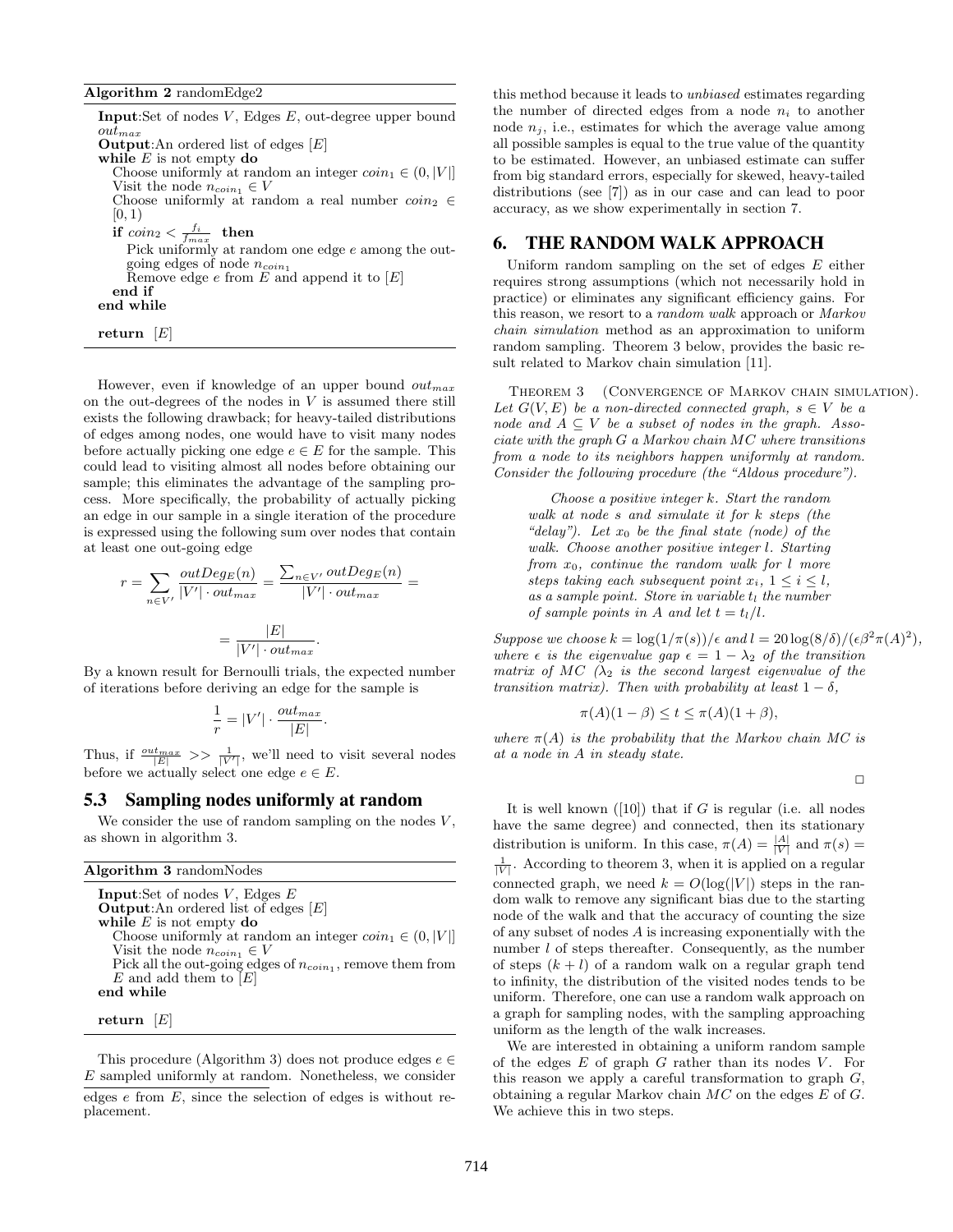In the first step, from the directed graph  $G(V, E)$  we obtain another graph  $H(V, E_1)$ , with  $E \subseteq E_1$ , that satisfies the following three properties:  $(1)$  is undirected,  $(2)$  is regular and (3) is connected. Property (1) is satisfied removing the direction from edges  $e \in E$ . In practice, this means that given a post  $p$ , the search engine can both extract and return the links contained in it and retrieve the links contained in other posts that point to post  $p$ . In systems like BlogScope the mechanisms necessary to perform these tasks are readily available. Property (2) is satisfied by adding self-loops to nodes of graph G. The process is depicted in figure 4. Finally, property 3 is satisfied by adding special undirected edges or hops between pairs of nodes that correspond to posts that are returned sequentially in the query result by the blog search engine. This is easily accomplished in our setting at the iterator interface level, while retrieving consecutive posts.



Figure 4: Graphs  $G$  and  $H$ . Graph  $H$  is produced from  $G$  by removing the direction of its edges  $E$  and adding self-loops to the nodes so that they have the same degree (e.g. a degree 4 for the example shown in the figure).



Figure 5: Graph  $H$  and Markov chain  $MC$ . State  $k$ of  $MC$  corresponds to undirected edge  $e$  of graph  $H$ , state  $k_1$  corresponds to edge  $e_1$  and so on. Two states in  $MC$  communicate through a transition only if the corresponding edges share a common adjacent node. In the figure, we show only transition from and to state k. Notice that k has self loops, since edge  $e$ trivially has a common adjacent node with itself.

In the second step, we obtain from  $H$  a Markov chain  $MC(K,T)$  with the set K representing its states (its 'nodes') and the set  $T$  representing the possible transitions (its 'edges') from state to state. In addition, we allow a transition  $t \in T$ between two states  $k_1$  and  $k_2 \in K$  if and only if there is an edge  $e \in E_1$  between the associated nodes  $n_1$  and  $n_2 \in V$ in graph  $H$ . The construction of the Markov chain  $MC$  is depicted in figure 5.

#### OBSERVATION 3. The Markov chain MC is regular.  $\Box$

Based on this observation and on theorem 1, we can simulate a random walk on MC, constructed as outlined, in order to obtain a sample of its states  $K$  and therefore a sample of edges E. This sample will be closer to uniform as we increase the length of our random walk on the Markov chain MC.



Figure 6: Random Walk. The figure demonstrates how our random walk moves from state to state of the Markov chain  $MC$  and from edge to edge in graph  $H$ .

The random walk on a real blog-tracking system like BlogScope is explained through figure 6, which demonstrates an instance of graph  $H$  and Markov chain  $MC^5$ . Suppose that Markov chain  $MC$  is at state k at step t of the random walk, or, in terms of graph  $H$ , at edge  $e$ . Edge  $e$  corresponds to a link  $l \in L$  and presumably, it has been extracted (through the link extraction mechanisms mentioned earlier in the paper) by the post  $p_1$  that corresponds to node  $n_1$ . Therefore post  $p_1$  has already been retrieved from our post database.

At step  $(t+1)$ , the random walk follows a transition to one of the states  $k_1, \ldots, k_4$  or a loop to current state k. In terms of graph  $H$ , the walk moves to one of the edges  $e_1, \ldots, e_4$  or stays at the current edge  $e$ . In general, since both nodes  $n_1$ and  $n_2$  have the same degree in graph  $H$ , the random walk moves with probability  $\frac{1}{2}$  to an edge incident to each node  $n_1$  or  $n_2$ . If it moves to an edge incident to  $n_1$  (Figure 6(b)), then the corresponding post  $p_1$  has already been retrieved by our system and no access cost incurs. Otherwise (Figure  $6(c)$ , post  $p_2$  has to be retrieved in order for the random walk to move to one of its edges. In such case, a random access cost to the database incurs.

Section 4.2 provided bounds (Formula 3) related to the probability that one could stop early the computation of 'starters'  $S_k$  or 'followers'  $F_k$  by observing only a subset of the links in a result set. The bound of formula 3 cannot be used as a probability in this setting, since the random walk is equivalent to random sampling of edges only in the limit of infinite steps. We use it as a heuristic score, however, in order to obtain an intuition as to when to terminate the walk.

In fact, at every step of the random walk and for each pair

<sup>&</sup>lt;sup>5</sup>For simplicity *hops* are not included in this example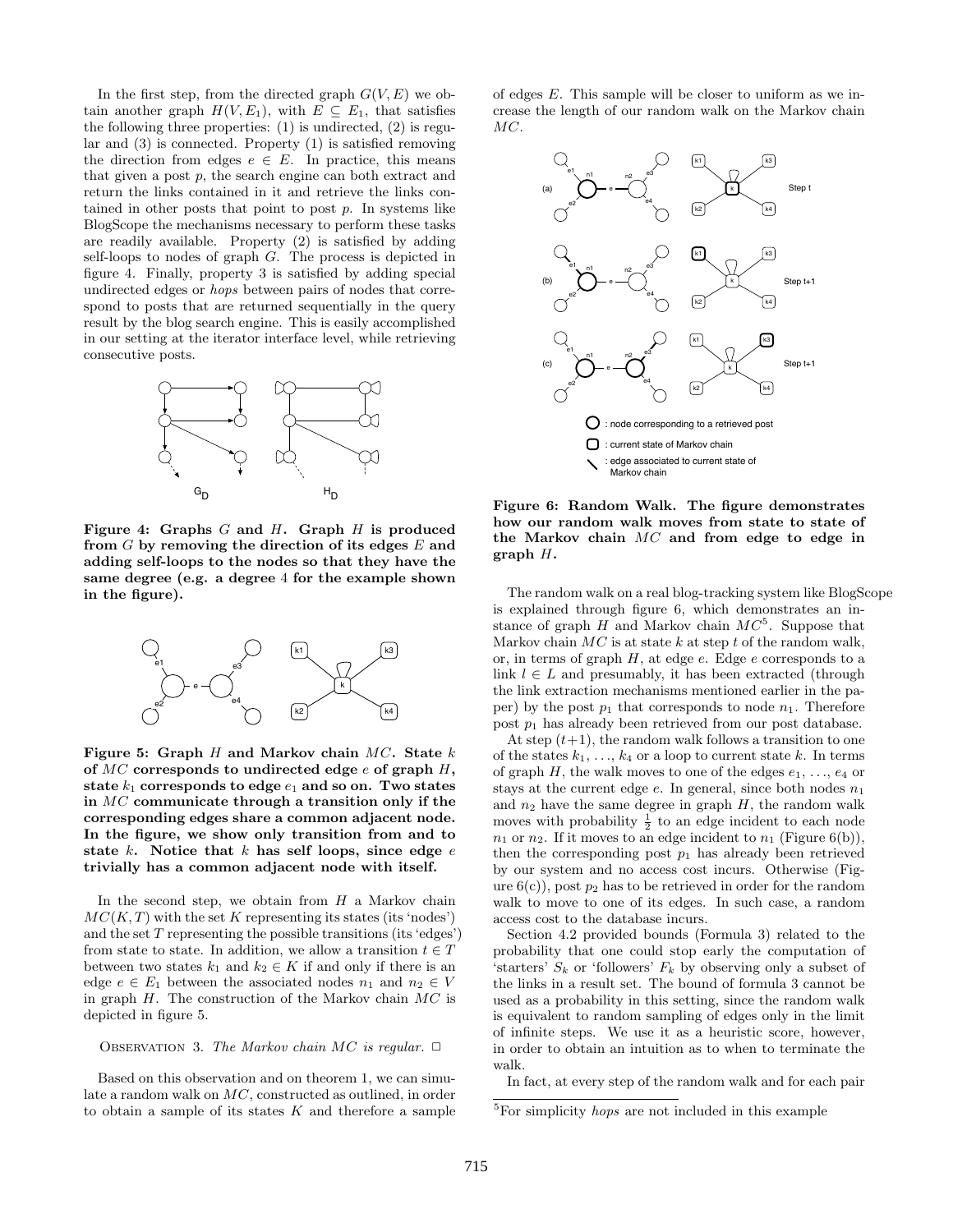of nodes<sup>6</sup>  $(n, n')$  with  $n \in S_k(E')$  and  $n' \notin S_k(E')$ , a score

$$
score(n, n') = 1 - e^{-\frac{(deg_{E'}(n) - deg_{E'}(n'))^2}{8m}}
$$

is computed, where  $m = |E'_{\{n,n'\}}|$ . The average value of this score over all pairs of nodes  $(n, n')$  with  $n \in S_k(E')$  and  $n' \notin S_k(E')$  is reported as our *confidence score*.

$$
confScore = Avg_{(n,n')} \{score(n,n')\}
$$

When *confScore* exceeds a predefined threshold (at the level, say, of 80% or 90%), the walk is terminated and the current set of 'starters' or 'followers' is returned as an answer.

## 7. EXPERIMENTS

Quantitative and qualitative experiments were performed to evaluate the scalability and practical utility of the random walk technique. We utilize BlogScope to conduct our experiments. BlogScope currently warehouses over 370M posts from active blogs for a total of over 3 TB of social media data.

In section 7.1 we present real examples of 'starters' in the blogosphere for several query result sets. Section 7.2 reports efficiency and accuracy results of the random walk (Section 6) and random posts (Section 5.3) approaches on real datasets of varying size and compares them with a straightforward computation of sets  $S_k$  and  $F_k$ .

| Keywords                                                                   | <b>Temporal Scope</b>            |  |
|----------------------------------------------------------------------------|----------------------------------|--|
| {obama, clinton, mccain}                                                   | [2007, Jan 1st - 2008, May 31st] |  |
| {gadgets, software}                                                        | [2007, Jan 1st - 2008, May 31st] |  |
| {hollywood}                                                                | [2007, Jan 1st - 2008, May 31st] |  |
| {vahoo, microsoft, google}                                                 | [2007, Jan 1st - 2008, May 31st] |  |
| {finance, economic investment, business<br>administration, stock exchange} | [2007, Jan 1st - 2008, May 31st] |  |

Figure 7: The queries used for the qualitative experiments. Issued to BlogScope, they return posts that contain at least one of the terms in the query – for example, 'obama' or 'clinton' or 'mccain' for the first one.

# 7.1 Qualitative Results

In this section we present typical results, identifying starters for several queries using BlogScope. We submit a query to BlogScope specifying a temporal interval and compute starters on the results returned. Typical queries used are shown in figure 7.

| Rank           | <b>Blog URL</b>                     |  |
|----------------|-------------------------------------|--|
|                | qatewaypundit.blogspot.com          |  |
| $\overline{c}$ | digbysblog.blogspot.com             |  |
| 3              | thirdstatesundayreview.blogspot.com |  |
| 4              | demconwatch.blogspot.com            |  |
| 5              | shakespearessister.blogspot.com     |  |

keywords: {obama, clinton, mccain}, T = [Jan 1st, 2007 - May 31st, 2008]

Figure 8: Top starters for the query {obama, clinton, mccain}.

| Rank | <b>Blog URL</b>              |     |
|------|------------------------------|-----|
|      | softwarecomplex.blogspot.com | 195 |
| 2    | googlesystem.blogspot.com    |     |
| 3    | labnol.blogspot.com          | 138 |
|      | qoogleblog.blogspot.com      |     |
| 5    | ps3quru.blogspot.com         | 75  |
|      |                              |     |

keywords: {gadgets, software}, T = [Jan 1st, 2007 - May 31st, 2008]

Figure 9: Top starters for the query {gadgets, software}.

Given a query, a graph  $G$  is created as described in section 3. For each such graph  $G$ , the top 5 'starters' are obtained as shown in figures 8- 12 (the 'degree' column in the tables corresponds to the notion of degree defined in section 3).

| Rank | <b>Blog URL</b>                          | <b>Degree</b> |
|------|------------------------------------------|---------------|
| 1    | unitedhollywood.blogspot.com             | 149           |
| 2    | zlebs2.blogspot.com                      |               |
| 3    | storystructure.blogspot.com              | 60            |
| 4    | hollywood-infotainmentindia.blogspot.com | 46            |
| 5    | kenlevine.blogspot.com                   | 36            |

keywords: {hollywood}, T = [Jan 1st, 2007 - May 31st, 2008]

Figure 10: Top starters for the query {hollywood}.

| Rank | <b>Blog URL</b>              |      |
|------|------------------------------|------|
|      | googlesystem.blogspot.com    | 2506 |
| 2    | googleblog.blogspot.com      | 1065 |
| з    | windowsup.blogspot.com       | 998  |
|      | softwarecomplex.blogspot.com | 519  |
| 5    | labnol.blogspot.com          | 511  |
|      |                              |      |

keywords: {yahoo, microsoft, google}, T = [Jan 1st, 2007 - May 31st, 2008]

#### Figure 11: Top starters for the query {yahoo, microsoft, google}.

Blog search engines, including BlogScope, contain various mechanisms to quantify the 'authority' of a blog. One such measure is the total number of in-links to the blog. One natural question that arises is whether the model proposed is practically equivalent to a model that would identify 'starters' based only on the in-degree of the blog and 'followers' only based on the out-degree (per definitions provided in section 3). As we show in the example of figure 13, these two models return very different sets of blogs in their top results. In figure 13, we present top starters identified for the query {obama, clinton, mccain} in the 3.5-months interval (July 1st 2007 - October 15th 2007). Although blogs like 'thirdstatesunday.blogspot.com' or 'wwwmikeylikesit.blogspot.com' (extremely popular blogs related to politics) had many in-links during that period of time, they also created many posts referring and linking to other blogs. As a result, they do not appear in the top 5 'starters' – actually, both blogs ranked below the 20th position of 'starters'. In-

 $6$ Notation follows that of section 4.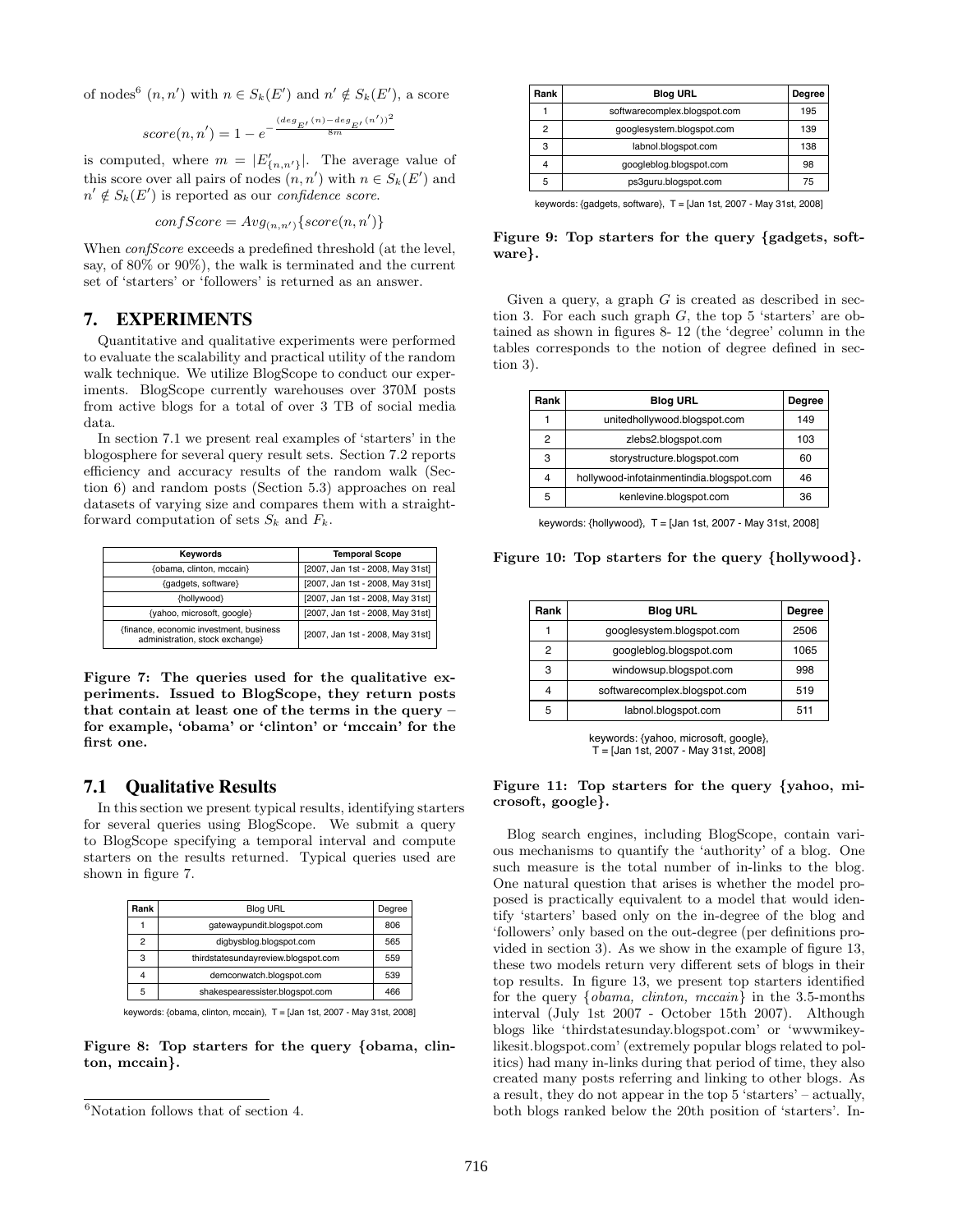| Rank | <b>Blog URL</b>              | Degree |
|------|------------------------------|--------|
|      | businessportal.blogspot.com  | 305    |
| 2    | everydayfinance.blogspot.com | 177    |
| 3    | brokersreports.blogspot.com  | 159    |
|      | eubanking.blogspot.com       | 138    |
| 5    | firefinance.blogspot.com     | 105    |

| keywords: {finance, economic investment, }, |
|---------------------------------------------|
| T = [Jan 1st, 2007 - May 31st, 2008]        |

Figure 12: Top starters for the query {finance, economic investment, business administration, stock exchange}.

stead, in the top 5 'starters' appear blogs like 'gatewaypundit.blogspot.com' or 'likemariasaidpaz.blogspot.com' that attracted much linking activity generating a lot of original posts (i.e. posts that did not refer or link to posts by other blogs). Noticeably, 'thirdstatesunday.blogspot.com', one of the blogs with most inlinks during that period, generated several posts that linked to original content (mainly on the US presidential race) generated by 'likemariasaidpaz.blogspot.com', one of the top 'starters'. Similar results were obtained for other queries and other time intervals as well.

| Rank | <b>Top 5 Starters</b>             | <b>Top Inlinks</b>                  |  |
|------|-----------------------------------|-------------------------------------|--|
|      | thecommonills.blogspot.com        | thecommonills.blogspot.com          |  |
| 2    | gatewaypundit.blogspot.com        | thirdstatesundayreview.blogspot.com |  |
| 3    | likemariasaidpaz.blogspot.com     | wwwmikeylikesit.blogspot.com        |  |
| 4    | althouse.blogspot.com             | cedricsbigmix.blogspot.com          |  |
| 5    | mcbridesmediamatters.blogspot.com | thedailyjot.blogspot.com            |  |

keywords: {obama, clinton, mccain}  $T = [2007, \text{ Jul 1st - } 2007, \text{ Oct 15th}]$  ]

Figure 13: Lists of top 'starters' and blogs with highest in-degree for query {obama, clinton, mccain} with temporal scope [July 1st 2007 - Oct 15th 2007].

## 7.2 Quantitative Experiments

This section aims to demonstrate the scalability and accuracy of the random walk approach (Section 6). A query  $q$  is issued to BlogScope for a temporal interval  $T$ ; the set of blog post urls in the result are retrieved through inverted indices and subsequently the actual set of results  $P$  as well as the links L between them are obtained.

Posts are retrieved via an iterator interface utilizing the list of blog post urls. Posts are also retrieved via random accesses. In BlogScope given a post url in the result set we can easily retrieve the actual post from the post database. Once a post is retrieved it is easy to identify all links from that post to other posts. In addition given a post url, we can easily, via standard interfaces supplied by BlogScope, retrieve all links from other posts that link to that post url.

Computing sets  $S_k$  and  $F_k$  in a straightforward manner (by accessing all posts  $p \in P$ , extracting the links L and calculating  $S_k$  or  $F_k$  on G) involves only retrieval of posts through the iterator interface.

In section 4.1, deterministic early stopping conditions were derived for the calculation of sets  $S_k$  and  $F_k$ . Such deterministic early stopping conditions require estimates for the number M of blogs in a result set as well as tight bounds for

| Kevwords                   | <b>Temporal Scope</b>            | Number of Links ILI |
|----------------------------|----------------------------------|---------------------|
| {vahoo, microsoft, google} | [2007, Jan 1st - 2008, May 31st] | 42842               |
| {obama, clinton, mccain}   | [2007, Jan 1st - 2008, May 31st] | 22641               |
| {gadgets, software}        | [2007, Jan 1st - 2008, May 31st] | 6629                |

Figure 14: Queries used for the quantitative results.

parameters  $out_i$ ,  $in_i$ . We experimentally used deterministic early stopping conditions for cases that M was known and tight bounds for  $out_i$ , in were available and we found that there were no efficiency gains while computing sets  $S_k$  and  $F_k$  compared to a brute-force computation. For this reason, we do not report any results for this approach.

In summary, in the experiments that follow we compare three techniques to compute 'starters' and 'followers'.

- BruteForce: This is the straightforward way to compute a set of 'starters'  $S_k$  or 'followers'  $F_k$ .
- RandomWalk This is the random walk approach, described in section 6.
- RandomPosts This method is depicted in algorithm 3 of section 5.3. Only random accesses to the post database occur during the execution of this method, since posts are retrieved in random order.



Figure 15: Time performance of BruteForce and RandomWalk for the {yahoo, microsoft, google} result set.

All techniques are compared in terms of both efficiency and accuracy.

- Efficiency is measured as the total time required.
- Accuracy for the RandomWalk and RandomPosts methods is measured as the percentage of the top 10 'starters' identified, belonging also to the list of top 10 'starters' calculated using BruteForce.

The techniques are evaluated on three result sets, obtained through BlogScope by issuing the queries shown in figure 14. In the figure, we also show the number of links  $|L|$  in each result set - and equivalently the number of edges  $|E|$  in graph G.

RandomWalk is executed for different walk lengths on each result set. Figures 15,17 and 19 present averages over 30 runs for the total time required. For every walk length,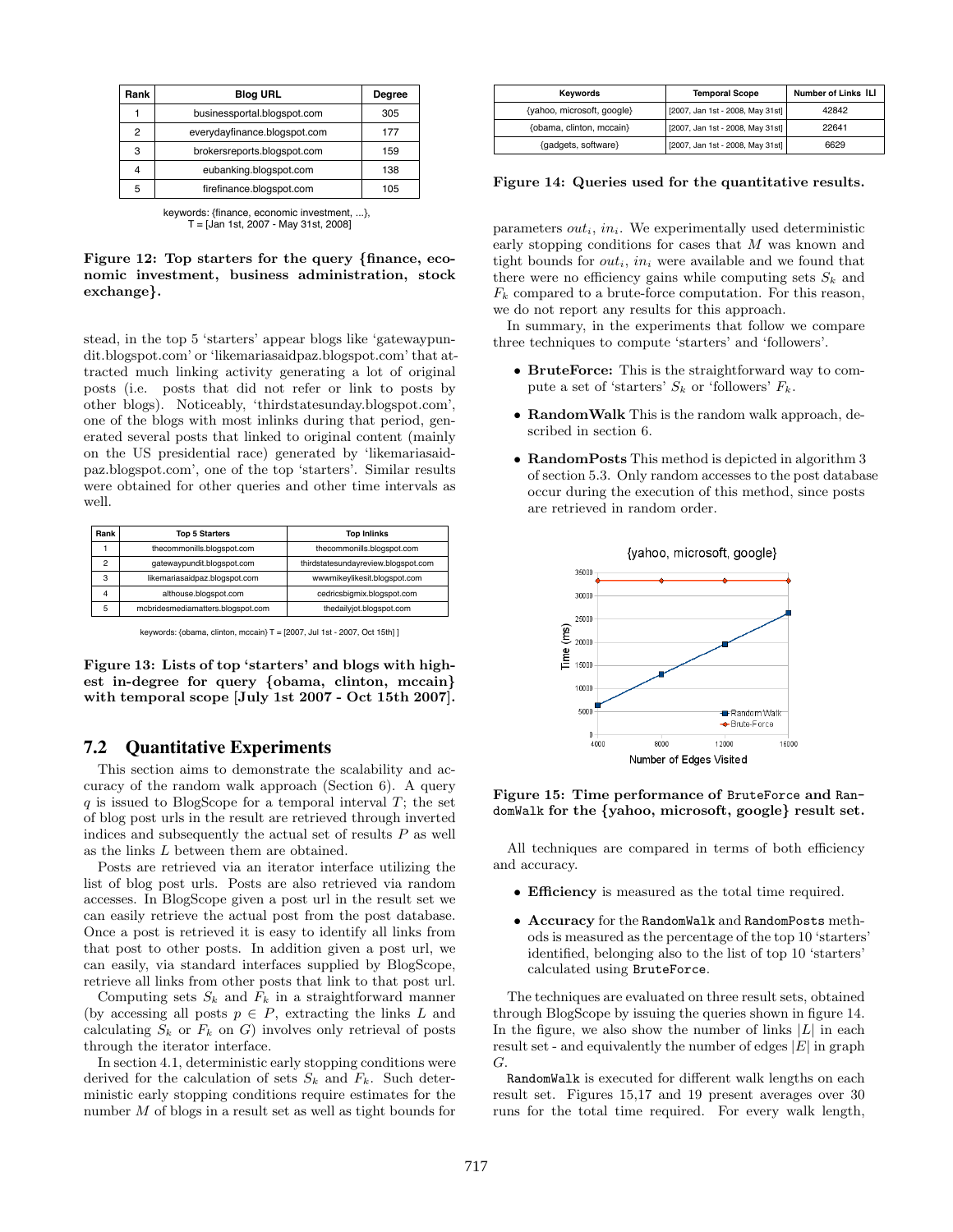average accuracy is reported in figures 16, 18 and 20. Moreover, for walks of the same length and for each repetition of RandomWalk , the RandomPosts technique is executed for the same time as RandomWalk (i.e. is allowed to pick randomly as many posts required in order to have the same execution time as that of RandomWalk). We report average accuracy of RandomPosts on the same graphs (Figures 16, 18 and 20).



Figure 16: Accuracy comparison of RandomWalk and RandomPosts for {yahoo, microsoft, google} result set.

All the experiments demonstrate two facts for the RandomWalk technique. First, it exhibits good scalability, i.e. it provides good accuracy for walk lengths that are only a fraction of the total edge set size  $(E)$ . For example for graph G produced by the query  $\{yahoo, microsoft, goode\}$  (Figures 15,16), RandomWalk provides over 95% accuracy for a walk of length nearly one third  $(1/3)$  of the edge set size  $|E|$ . Secondly, we observe that RandomWalk exhibits consistently better accuracy than RandomPosts. For example, in figures 15,16 we observe that RandomWalk constantly outperforms RandomPosts by nearly a 20% accuracy margin, for the same total access cost.



Figure 17: Time performance of BruteForce and RandomWalk for the {obama, clinton, mccain} result set.

Finally, in figure 21 and for the result set of query  $\{gad$ gets, software} , we plot the confidence score confScore introduced at the end of section 6 and compare it with the accuracy of RandomWalk as a function of the random walk length. We note that the two curves behave in a similar way and are really close. Similar observations hold for the confidence scores of the result sets for queries {obama, clin-

ton, mccain} and {yahoo, microsoft, google} among others. Therefore, *confScore* could be used as heuristic real-time estimation of RandomWalk's accuracy so as to terminate the walk when it exceeds an appropriately set threshold. Therefore confScore provides a heuristic way to stop the random walk early, by observing the values of *confScore* in real time as the walk takes place. As shown in the figure, accuracy at the 90% level is attainable.



Figure 18: Accuracy comparison of RandomWalk, RandomPosts for the {obama,clinton,mccain} result set.

# 8. CONCLUSION

In this paper, we formalized notions of 'starters' and 'followers' is social media and focused on their efficient computation in real blog tracking systems. More specifically, we considered the usage of random sampling approaches and developed probabilistic early stopping conditions that allow to achieve fast identification of starters and followers with accuracy guarantees. Moreover, we developed a random walk based technique that results to few disk accesses when executed and therefore provides an efficient sampling process. Finally, in our experimental section we demonstrated the scalability and accuracy of our approach using the BlogScope search engine.

## 9. AKNOWLEDGEMENTS

We wish to thank Nilesh Bansal for his insightful comments and valuable assistance.



Figure 19: Time performance of BruteForce and RandomWalk for the {gadgets, software} result set.